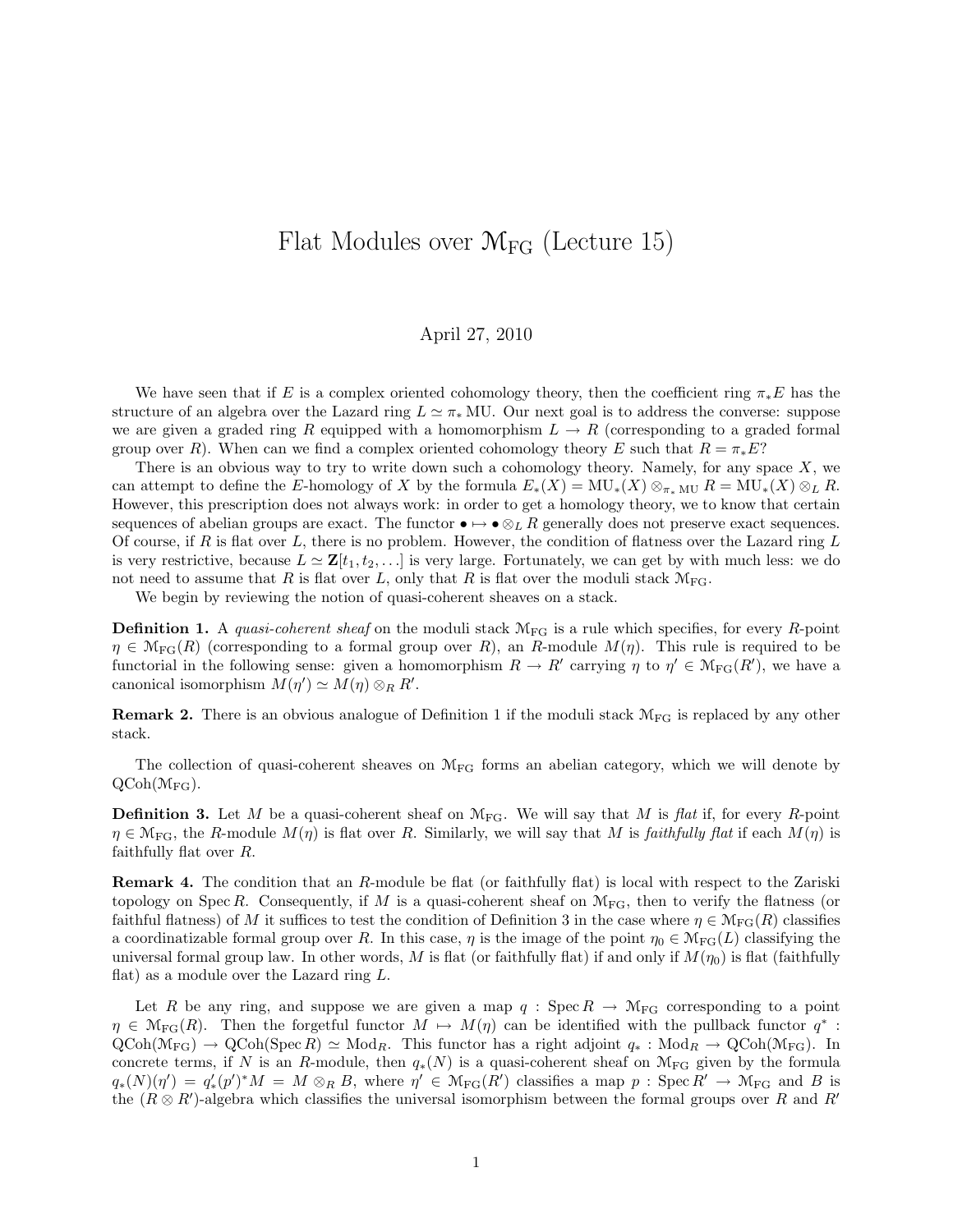determined by  $\eta$  and  $\eta'$ , so that we have a pullback square

$$
\operatorname{Spec} B \xrightarrow{q'} \operatorname{Spec} R'
$$

$$
\downarrow p'
$$

$$
\operatorname{Spec} R \xrightarrow{q} \mathcal{M}_{\text{FG}}.
$$

Given  $q : \text{Spec } R \to \mathcal{M}_{\text{FG}}$ , we say that an R-module N is flat (or faithfully flat) over  $\mathcal{M}_{\text{FG}}$  if  $q_*N$  is flat (faithfully flat) over  $\mathcal{M}_{FG}$ . We will say that q is flat (faithfully flat) over  $\mathcal{M}_{FG}$  if the R-module R is flat (faithfully flat) over  $\mathcal{M}_{\text{FG}}$ .

The usefulness of this notion to us is expressed by the following:

**Proposition 5.** Let q : Spec  $R \to M_{FG}$  be a map (classifying a formal group  $\eta \in M_{FG}(R)$ ) and let N be an R-module which is flat over  $\mathcal{M}_{FG}$ . Then the functor  $M \mapsto M(\eta) \otimes_R N = q^*M \otimes_R N$  is an exact functor from  $\mathrm{QCoh}(\mathcal{M}_{\mathrm{FG}})$  to  $\mathrm{Mod}_R$ .

*Proof.* The question is local on Spec R; we may therefore assume that  $\eta$  classifies a coordinatizable formal group. Let  $p : \text{Spec } L \to \mathcal{M}_{FG}$  classify the universal formal group law, so we have a pullback diagram

$$
\operatorname{Spec} R[b_0^{\pm 1}, b_1, b_2, \dots] \longrightarrow \operatorname{Spec} L
$$

$$
\downarrow p'
$$

$$
\operatorname{Spec} R \longrightarrow \downarrow p
$$

$$
\operatorname{Spec} R \longrightarrow \mathcal{M}_{\text{FG}}
$$

Since  $p'$  is a faithfully flat map, it will suffice to show that the functor

$$
M \mapsto p'^{*}(q^{*} M \otimes_{R} N) \simeq (qp')^{*} M \otimes_{R[b_{0}^{\pm 1},b_{1},...]} p'^{*} N \simeq (p^{*} M) \otimes_{L} p'^{*} N
$$

is exact. The flatness of N is precisely the condition that  $p'^*N = N[b_0^{\pm 1}, b_1, \ldots]$  is a flat L-module.  $\Box$ 

Corollary 6. Let M be a graded module over the Lazard ring L. If M is flat over  $\mathcal{M}_{FG}$ , then the functor  $X \mapsto MU_*(X) \otimes_L M$  is a homology theory, representable by some spectrum E.

**Example 7.** Fix a prime number p, and let  $R \simeq \mathbb{Z}_{(p)}[v_1, v_2, \ldots]$  be the L-module obtained by taking the quotient of  $L_{(p)} \simeq \mathbf{Z}_{(p)}[t_1, t_2, \ldots]$  by the ideal generated by  $\{t_i\}_{i+1\neq p^k}$ . We claim that the map Spec  $R \to$  $Spec L \to \mathcal{M}_{FG}$  is flat. To prove this, we must show that if we form the fiber product



the map q comes from a flat ring homomorphism  $L \to B$ . Note that we have two ring homomorphisms  $\phi_0, \phi_1: L \to L[b_0^{\pm 1}, b_1, \ldots]; \phi_0$  is the obvious map, and  $\phi_1$  classifies the formal group over  $L[b_0^{\pm 1}, b_1, \ldots]$ obtained from the universal formal group by the change of variables  $g(t) = b_0 t + b_1 t^2 + \cdots$ . Unwinding the definitions, we see that B can be identified with the quotient of  $L_{(p)}[b_0^{\pm 1}, b_1, b_2, \ldots]$  by the ideal generated by  $\{\phi_1(t_i)\}_{i+1\neq p^k}$ . The proof of Lazard's theorem shows that if  $i+1$  is not a power of p, then the image of  $t_i$  under the composite map

$$
L \stackrel{\phi_1}{\rightarrow} L_{(p)}[b_0^{\pm 1}, b_1, b_2, ] \rightarrow \mathbf{Z}_{(p)}[b_1, b_2, \ldots]
$$

is given by  $db_i + decomposable s$ , where d is invertible in  $\mathbf{Z}_{(p)}$ . It follows that we can replace  $b_i$  by  $\phi_1(t_i)$  in our set of polynomial generators for  $L_{(p)}[b_0^{\pm 1}, b_1, b_2, \ldots]$ , so that B is a polynomial ring over  $L_{(p)}[b_0^{\pm 1}]$  and in particular flat over  $L(p)$ .

It follows from Corollary 6 that the construction  $X \mapsto MU_*(X) \otimes_L R \simeq MU_*(X)_{(p)}/(t_i)_{i+1\neq p^k}$  is a homology theory. This homology theory is called *Brown-Peterson homology* and is denoted by  $BP_*(X)$ .